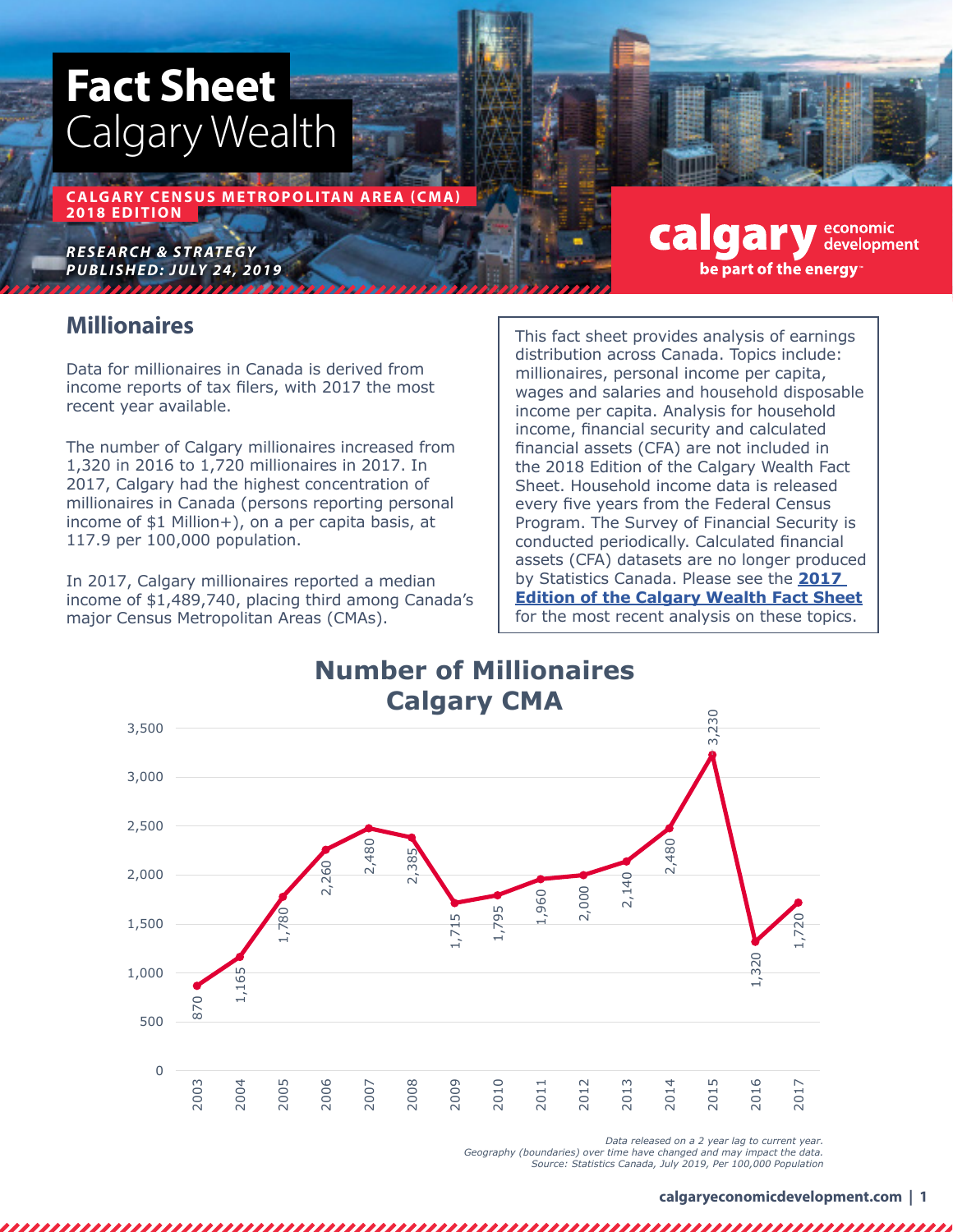

# **Millionaires Per Capita**

2016 Millionaires Per Capita (per 100,000 population) 2017 Millionaires Per Capita (per 100,000 population)

*Data released on a 2 year lag to current year. Source: Statistics Canada, July 2019, Per 100,000 Population*

# **Number of Millionaires 10-Year Growth (2007-2017)**



*Data released on a 2 year lag to current year. Geography (boundaries) over time have changed and may impact the data. Source: Statistics Canada, July 2019, Per 100,000 Population*

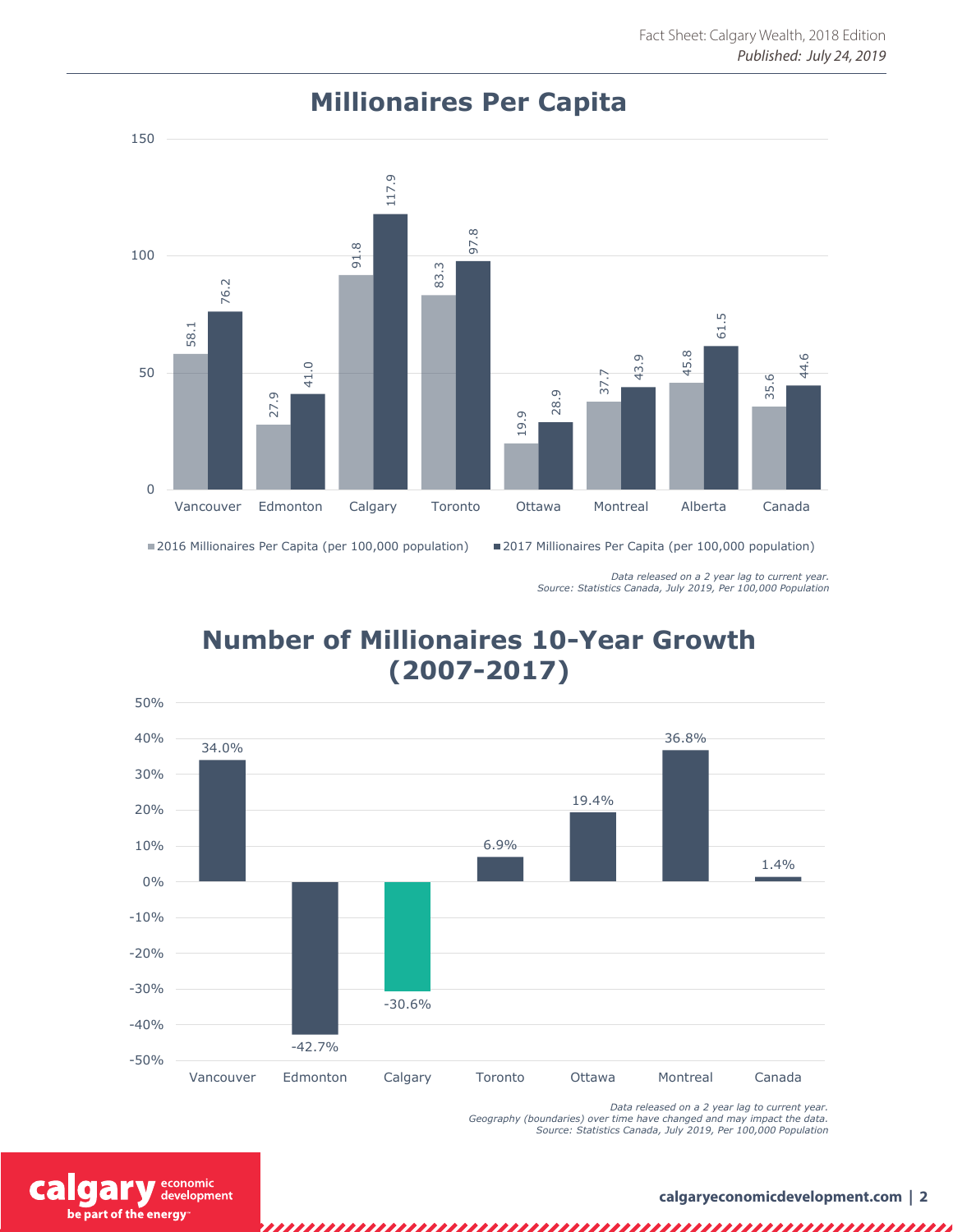

#### **Millionaires Median Income**

*Data released on a 2 year lag to current year. Source: Statistics Canada, July 2019, Per 100,000 Population*



# **Millionaires Observation Counts Trend**

*Data released on a 2 year lag to current year. Geography (boundaries) over time have changed and may impact the data. Source: Statistics Canada, July 2019, Per 100,000 Population*

economic cal development be part of the energy

,,,,,,,,,,,,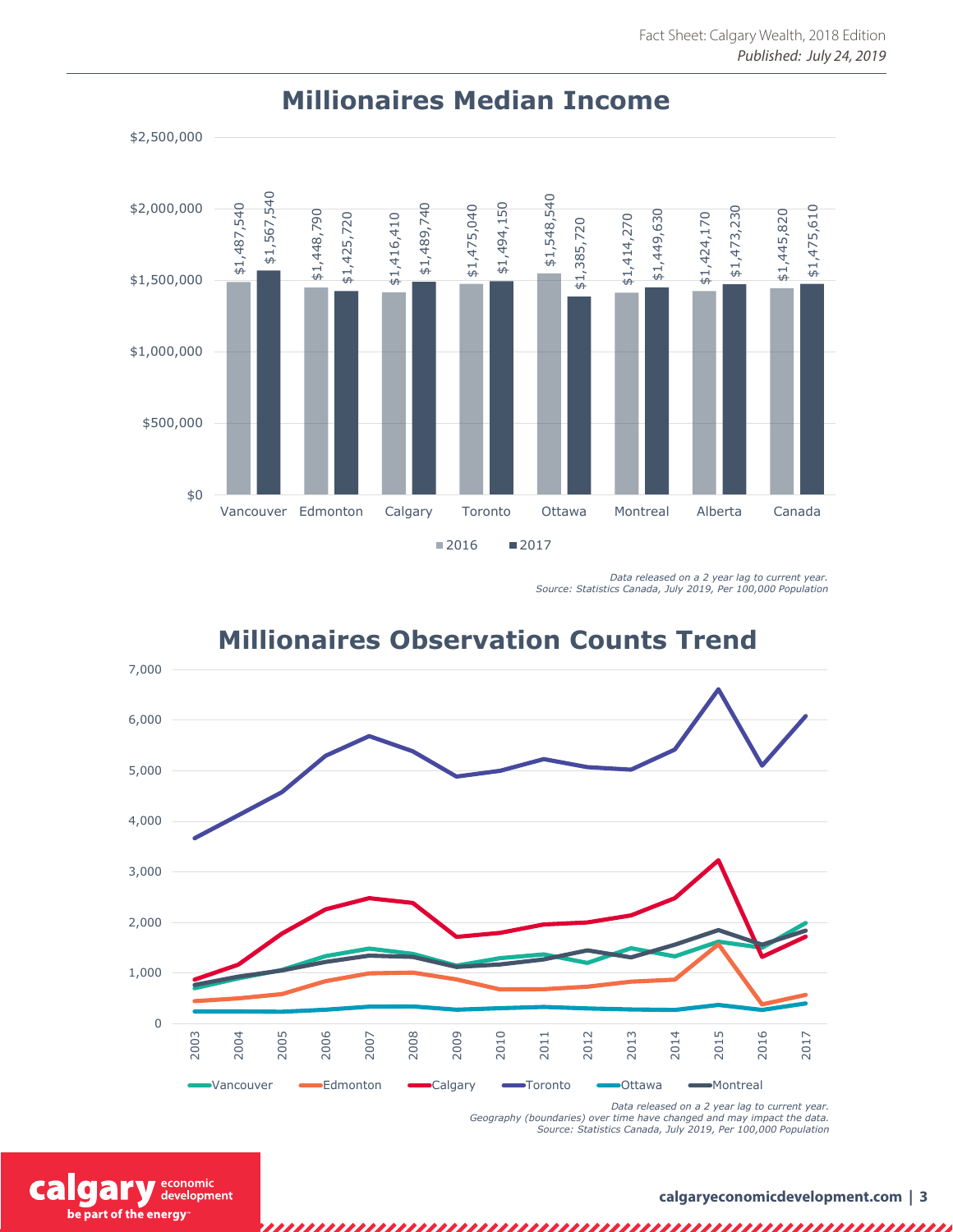### **Personal Income Per Capita**

Personal income is the sum of all revenue (wages, dividends, self-employment, etc.) received in a year.

In 2018, Calgary had the highest personal income per capita of Canada's major CMAs at \$59,586 and has maintained this ranking for well over a decade. Calgary's 2018 growth rate in personal income per capita was 1.2 per cent. Calgary's personal income per capita is forecast at \$60,789 for 2019.

Calgary's total annual growth in personal income per capita over the past 10 years is 9.1 per cent (2018-2018).



#### **Skilled workforce.**

Calgary has the highest labour force participation rate and labour productivity of major cities in Canada.

Calgary has the highest concentration of high-tech workers of Canadian cities.

> *The Conference Board of Canada, 2019; Statistics Canada, 2019 Who Are Canada's Tech Workers, Brookfield Institute, January 2019*



*Source: The Conference Board of Canada, June 2019*

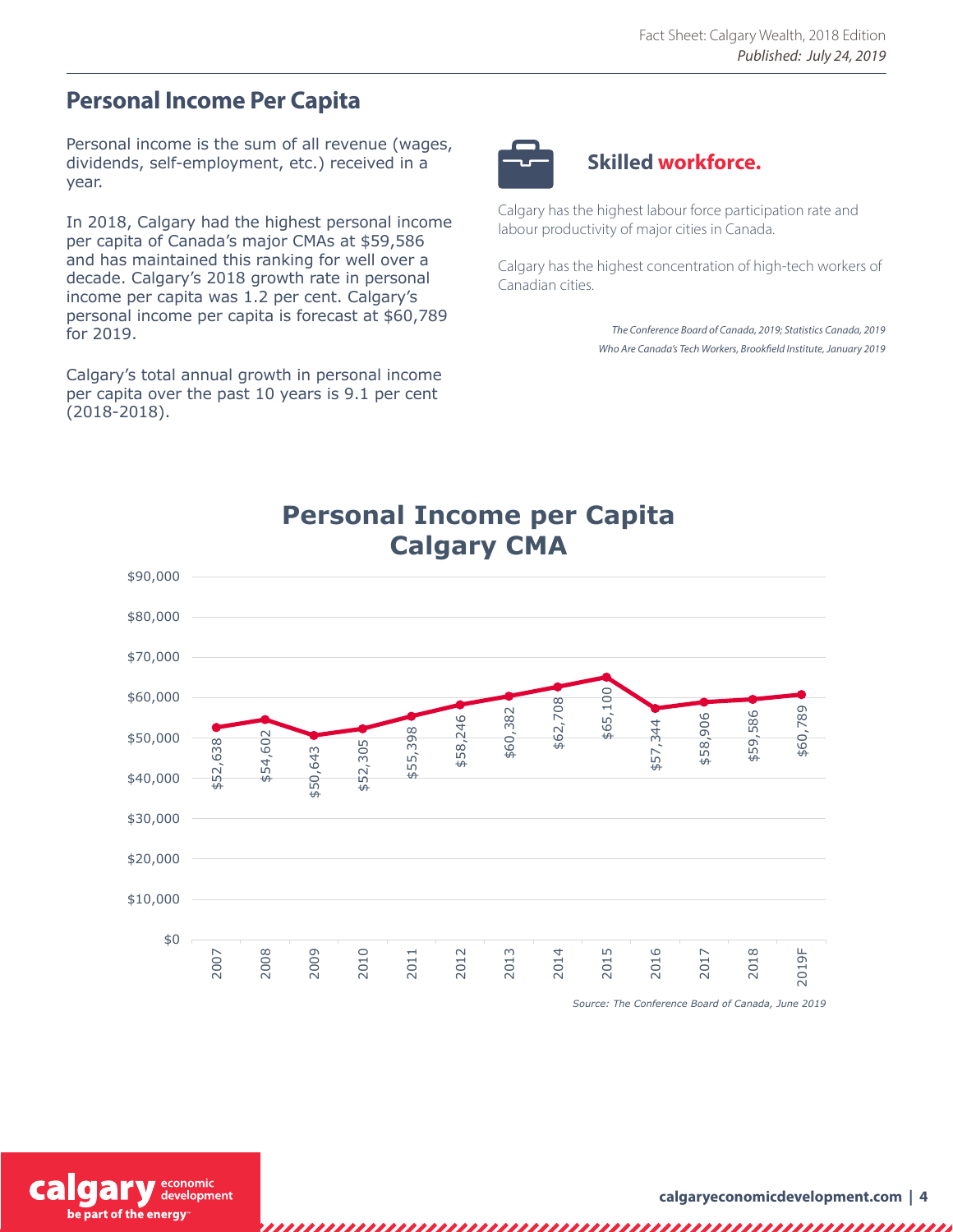

# **Personal Income per Capita**

*Source: The Conference Board of Canada, June 2019*

# **Personal Income per Capita Historical Growth Rates**



*Source: The Conference Board of Canada, June 2019*

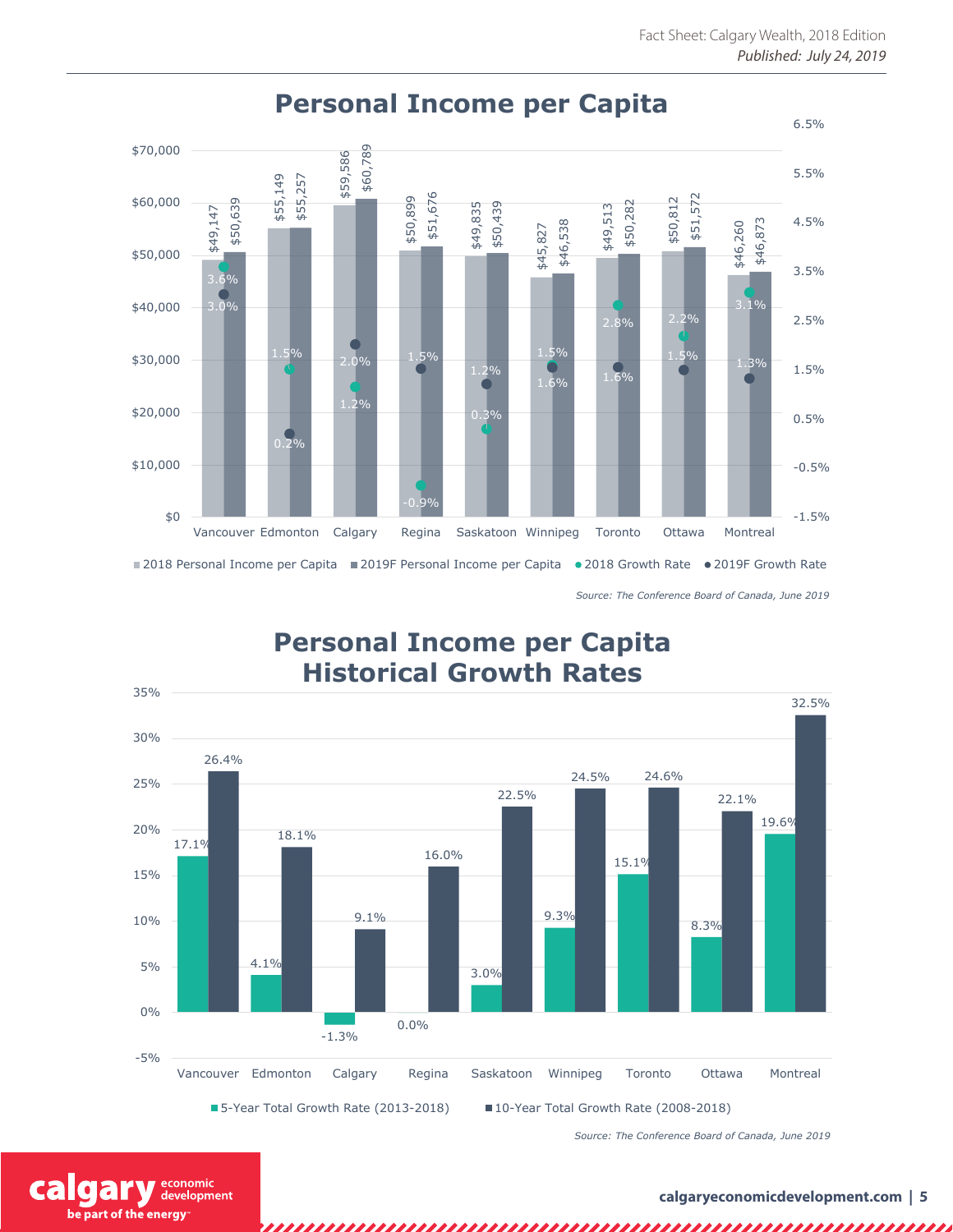### **Wages and Salaries**

Calgary represented the highest wages and salaries per employee in the country, at \$66,261 in 2018, up 3.3 per cent from the previous year. Wages and salaries for Calgary is forecast at \$68,146 for 2019.

Although Calgary's average wages and salaries have been among the highest of major Canadian CMAs historically, they declined 4.6 per cent over the past five years (2013-2018) and only seen moderate growth of 6.9 per cent over the last decade (2008-2018).



### **Highly educated and diverse population.**

Calgary had the highest proportion of STEM graduates of major Canadian cities in 2016, with 17.7 per cent of graduates 25 to 64 with STEM degrees.

Calgary is a global city and one of the most ethnically diverse cities in Canada, with 33.7 per cent of the population visible minority.

*Census 2016, Statistics Canada*



*Source: The Conference Board of Canada, June 2019*



,,,,,,,,,,,,,,,,,,,,,,,,,,,,,,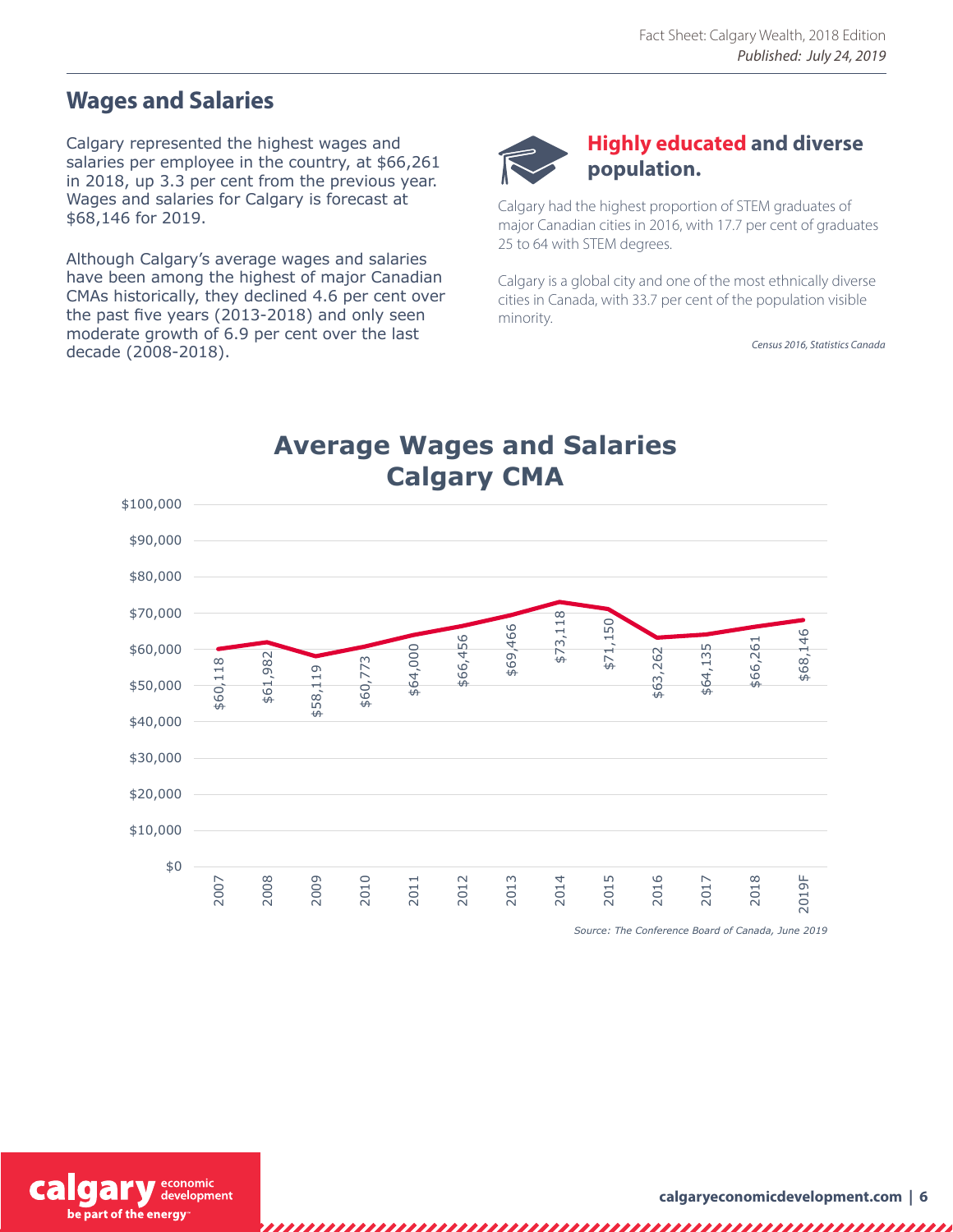

**Average Wages and Salaries** 

*Source: The Conference Board of Canada, June 2019*

### **Average Wages and Salaries Growth Rates Across Canada**